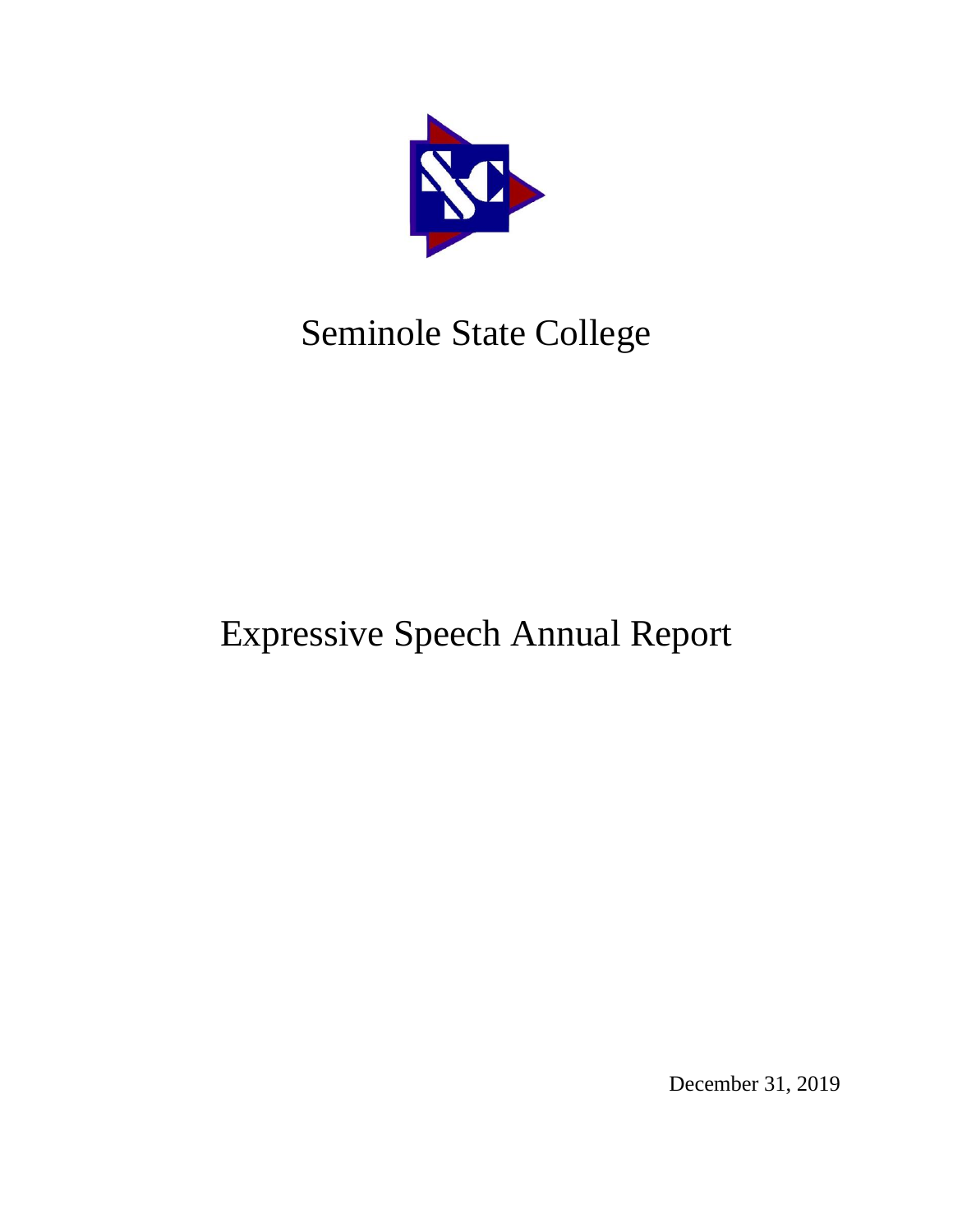Pursuant to 70 O.S. §2120, Seminole State College submits the following to demonstrate its course of action for compliance with the requirements of this statute.

### Campus Expression Policy

[http://www.sscok.edu/Compliance/current%20Free%20Speech%20Activity%20Policy%20Revision%201](http://www.sscok.edu/Compliance/current%20Free%20Speech%20Activity%20Policy%20Revision%2010-19.pdf) [0-19.pdf](http://www.sscok.edu/Compliance/current%20Free%20Speech%20Activity%20Policy%20Revision%2010-19.pdf)

### **Professional Development for Students and Employees**

Seminole State College communicates policy and expectations to students and employees through educational programming provided to the faculty, staff, and students, as well as publication of policies in their respective handbooks and on the College website. The College may also choose to communicate new policy and/or updates through electronic communication. Professional development materials include a summary sheet of general education points and an information postcard for the campus community and the public.

#### **Copy of Professional Development Training Information Sheet**

The following professional development information was provided to the campus community via email to faculty, staff, and students and will be provided each semester. The information is also located on bulletin boards in each building, campus Police Department, and the office of the Vice President for Student Affairs.

> First Amendment, Expressive Speech, §70-2120 Seminole State College Professional Development

#### **Part 1: State Law**

• Passed in the 2019 Oklahoma Legislature, signed by the Governor, effective August 30, 2019. Available at [§70-](http://webserver1.lsb.state.ok.us/cf_pdf/2019-20%20ENR/SB/SB361%20ENR.PDF) [2120.](http://webserver1.lsb.state.ok.us/cf_pdf/2019-20%20ENR/SB/SB361%20ENR.PDF)

• In brief, the law requires that on public college and university campuses in Oklahoma the campus community and the public may use **unrestricted accessible outdoor green spaces** for **non-commercial expressive activities** because this space is now by statute considered a traditional public forum, which can be used unless it materially and substantially disrupts the College subject to reasonable **time, place, and manner restrictions**.

 $\bullet$  This law is consistent with historical federal guidance regarding 1<sup>st</sup> Amendment protected events on this issue, but also requires:

- New University policy
- New training for faculty, staff, and students
- Annual report to the Governor and Legislature
- Posted on university webpage  $\langle$  <3 links)
- Notification of lawsuits

#### **Part 2: College Policy**

- In accordance with the state law, SSC developed a policy, which addresses the bolded key terms above. The policy is available at [policy](http://www.sscok.edu/Compliance/current%20Free%20Speech%20Activity%20Policy%20Revision%2010-19.pdf)
- Take some time to review the time, place, and manner restrictions.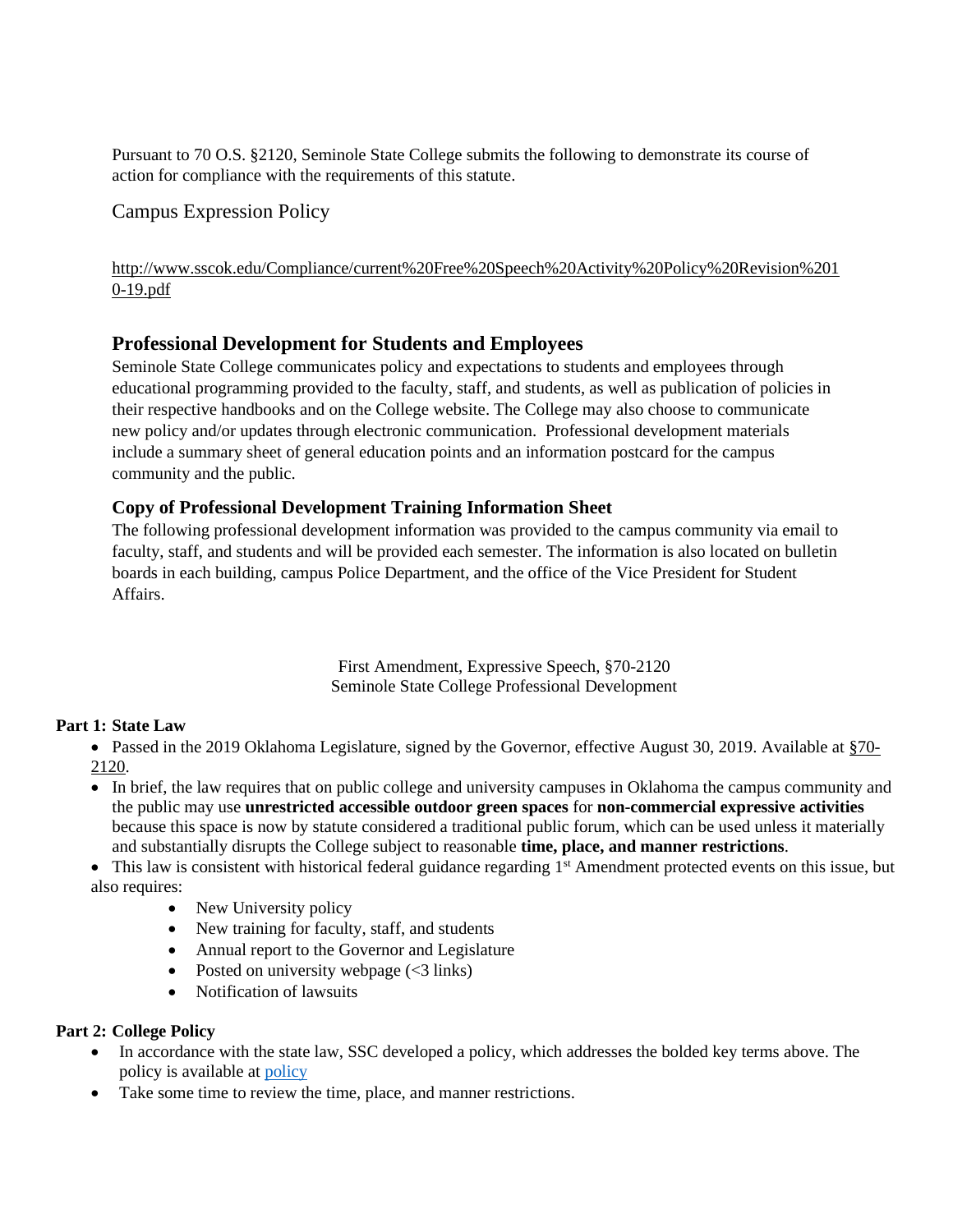#### **Part 3: Expectations**

- Guide outdoor visitors to the right resources on the [website.](http://www.sscok.edu/Compliance/current%20Free%20Speech%20Activity%20Policy%20Revision%2010-19.pdf)
- Campus police can greet outdoor expressive speech visitors with a Visitor Information Card.

#### **Part 4: Frequently Asked Questions**

- The College designates the following indoor facilities as unavailable for Expressive Activity: administrative offices, laboratories, and classrooms.
- The public may reserve these indoor campus facilities: Requests should be made to the director of each venue.
- The public and SSC employees may reserve outdoor space by contacting the Vice President for Student Affairs office at 405-382-9216 or by emailing<mailto:t.wittmann@sscok.edu>
- SSC students may reserve both indoor and outdoor space by contacting the Vice President for Student Affairs office at 405-382-9216 or by emailing<mailto:t.wittmann@sscok.edu>
- The campus community and the public may use generally accessible outdoor areas for non-commercial expressive activities on a first come, first served basis without giving prior notice if the activity does not materially and substantially disrupt the function of the University, as defined by state law.
- Time, place and manner restrictions are in effect. Please read the [policy](http://www.sscok.edu/Compliance/current%20Free%20Speech%20Activity%20Policy%20Revision%2010-19.pdf) in its entirety. Examples include:
	- No items may be attached in any manner to trees, bushes, benches, light poles, buildings, vehicles, or permanent signs.
		- Non-commercial pamphlets, handbills, fliers, and other written materials may be distributed on a person-to-person basis in open areas outside of building if done in a way to avoid substantial littering on the campus.

#### **Copy of Visitor Information Card**



- \* 39% of student population are minority & underserved
- 20:1 faculty/student ratio
- \* 43 full-time faculty members





# WELCOME TO SEMINOLE STATE COLLEGE

#### Our Mission

Seminole State College empowers people for academic success, personal development, and lifelong learning. **CORE Values** 

#### **COMPASSION**

Covar Associated<br>Celebrating a diverse campus, local and global community of people and displaying professionalism and compassion in all interactions.

#### **OPPORTUNITY**

Presenting current trends and future possibilities for career, academic and personal enrichment.

**RESPECT** Building mutual respect, integrity and confidence for ourselves, for others and for the environment.

#### **EXCELLENCE**

EXCRETION of achieve the highest standards and exhibit excellence in our programs and relationships with all stakeholders